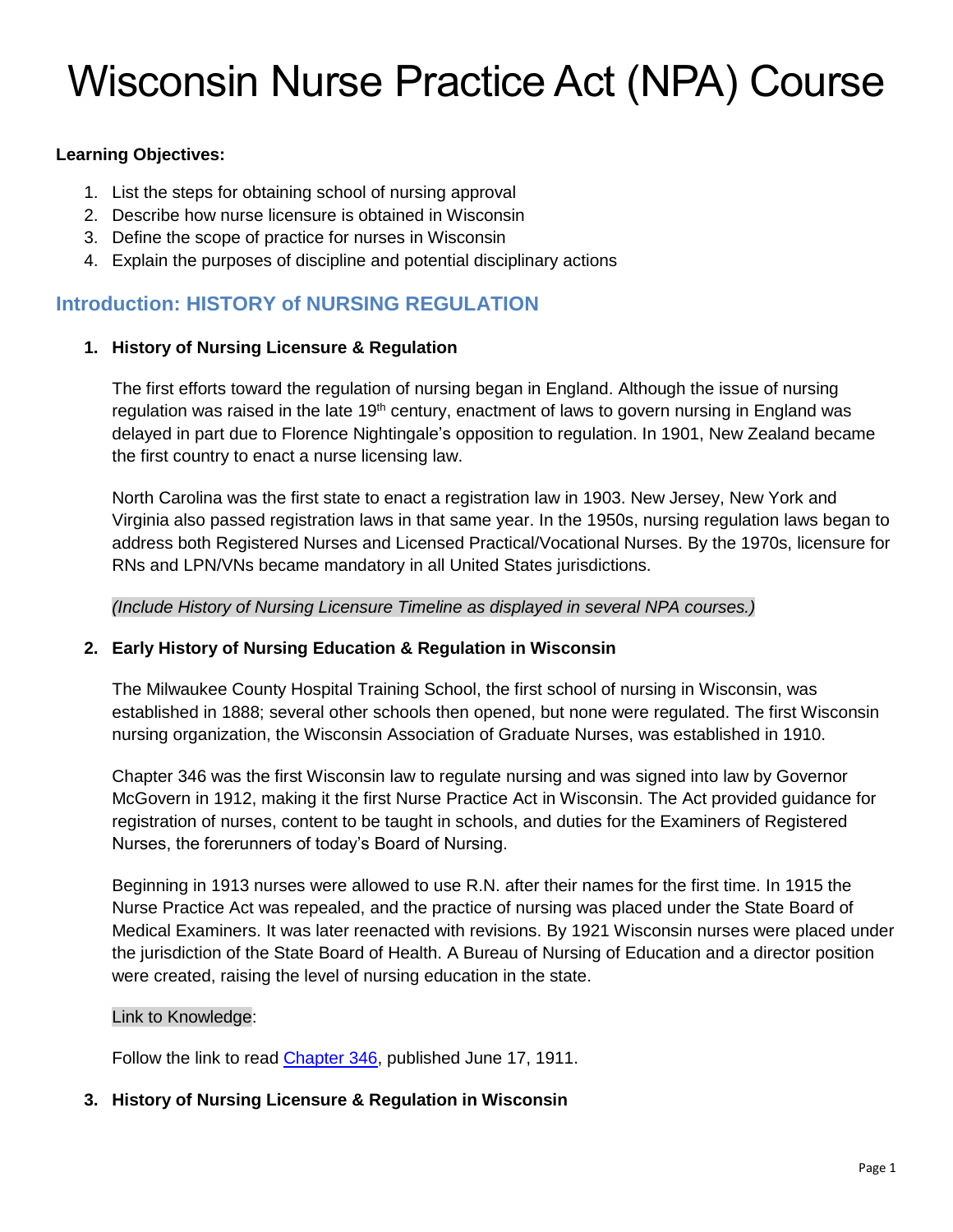In 1943 amendments to the Nurse Practice Act provided for licensing of practical nurses. Amendments to the Nurse Practice Act provided for a State Department of Nurses in 1949. In 1955 legislation was added to define professional nursing and mandate licensing of nurses. Finally, in 1967, legislation moved the Department of Nursing under the Department of Regulation and Licensing. It also allowed for separate licensing of Nurse Midwives.

In 1994 Act 138 authorized prescriptive authority for advanced practice nurse prescribers (APNPs). In 2000 APNP rules were revised to grant authority for APNP's to order diagnostic testing including laboratory tests, radiologic exams, and electrocardiograms.

The current Wisconsin Board of Nursing was created in Wis. Stat. §15.405(7g) and has authority as outlined in Wisconsin Statutes Chapter 441. In 1999 the Wisconsin legislature adopted the Nurse Licensure Compact, allowing nurses to practice in other compact states without the need for an additional license.

## **4. The Legislative Process**

Laws governing individual health care providers are enacted through state legislative action. Legislatures enact laws which grant specific authority to regulatory agencies. For regulations specific to nursing, a state legislature enacts a nurse practice act and delegates authority to state boards of nursing to enforce the nursing practice act. State legislatures delegate many enforcement activities to state administrative agencies. The delegation of regulatory authority allows the legislature to utilize the expertise of the agencies to implement state statutes.

A statute is a formal written enactment of legislative authority that governs a state, city, or county; it may also be referred to as legislation. Typically, statutes direct or forbid something, or declare policy. Regulations are the promulgation, monitoring and enforcement of rules. Rules are written to direct practice based on the statute and may only address what is authorized by statute. One way to understand the difference between a statute and rules is that a statute tells us what must be done while rules tell us how, when, where, and under what circumstances it will be done.

# **Lesson 1: WISCONSIN BOARD OF NURSING**

## **5. Purpose**

The purpose of the Wisconsin Board of Nursing is to protect the public through licensure, education, legislation and discipline. The Nurse Practice Act (NPA), as stated in Chapter 440 (Department of Safety and Professional Services) and 441 (Board of Nursing) of Wisconsin Statutes, grants the Board of Nursing the authority to regulate education as well as the licensure and practice of registered nurses (RNs), licensed practical nurses (LPNs), and advanced practice nurse prescribers (APNPs).

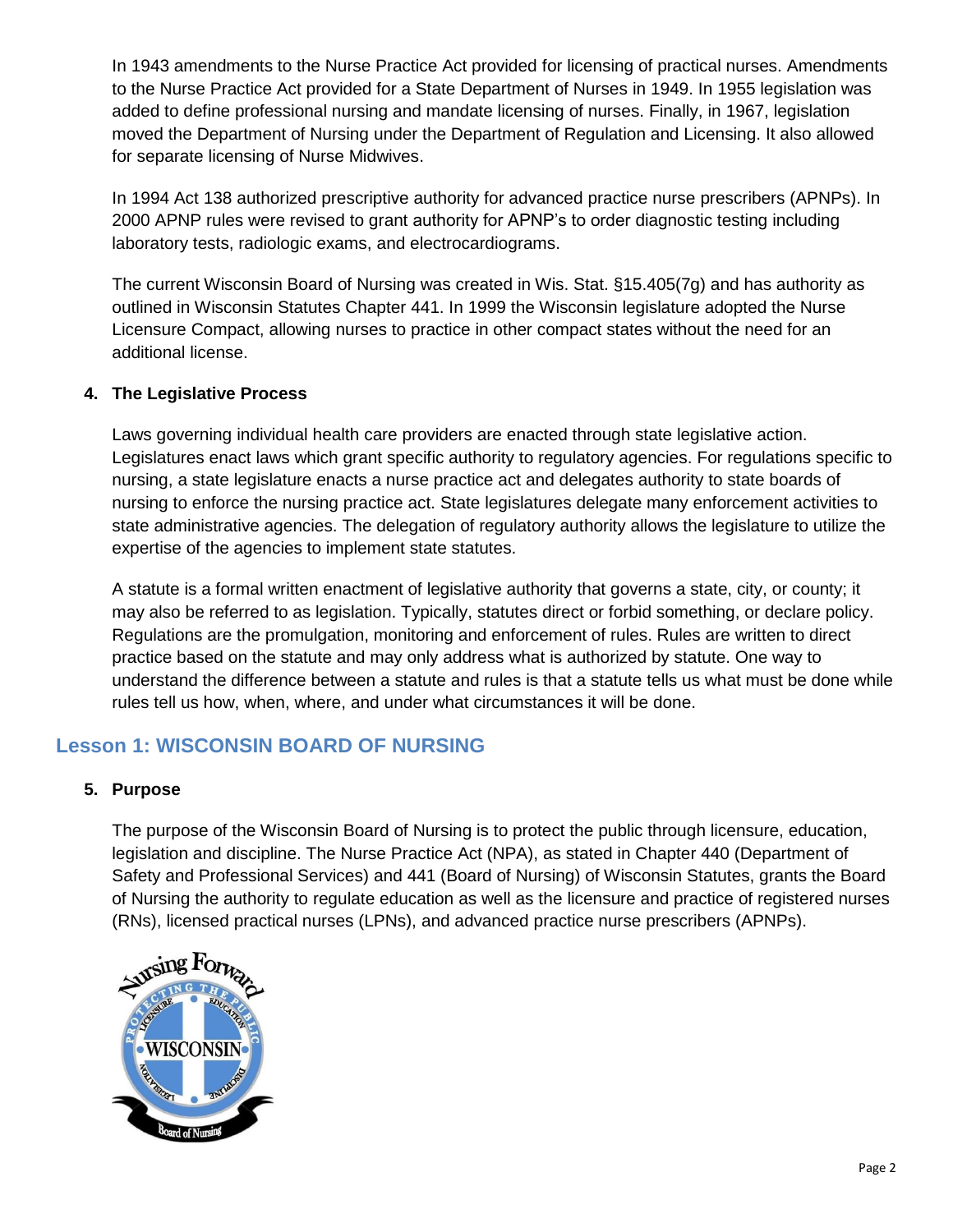## Link to Knowledge:

To learn more about the accountabilities of the Board of Nursing, see [Chapter 440](https://docs.legis.wisconsin.gov/statutes/statutes/440.pdf) (Department of Safety and Professional Services) and [Chapter 441](https://docs.legis.wisconsin.gov/statutes/statutes/441.pdf) (Board of Nursing) of Wisconsin Statutes.

## **6. Membership**

The Wisconsin Board of Nursing is part of the Department of Safety and Professional Services (DSPS). The makeup of the Board is outlined in Chapter 15 (Structure of the Executive Branch) of Wisconsin Statutes. Members include five currently licensed registered nurses, one currently licensed practical nurse, one member who is either a licensed registered nurse or a licensed practical nurse, and two public members.

Board members are appointed by the governor for staggered four-year terms and confirmed by the Senate. If reappointed and reconfirmed, a member may serve a second four-year term. Board members whose terms have expired may continue to serve until their successor is confirmed by the Senate.

## Link to Knowledge:

The legislation that outlines the membership for boards and councils can be found in [Chapter 15](https://docs.legis.wisconsin.gov/statutes/statutes/15/I/07) (Structure of the Executive Branch) of Wisconsin Statutes.

## **7. Meetings and Information**

The Board of Nursing meets on a regular basis. Meeting schedules, agendas, and minutes from past meetings are available on the Board of Nursing website. The public is welcome and encouraged to attend the open session of each meeting. In addition to full board meetings, subcommittee meetings are held as needed, and are also open to the public.

Newsletters, annual reports, legislative updates, a list of current board members, and other helpful links can be found on the website.

Link to Knowledge:

See the [Board of Nursing Website](https://dsps.wi.gov/pages/BoardsCouncils/Nursing/Default.aspx) for more information.

## **8. Nursing Education**

The rule for approval of schools of nursing clarifies requirements and develops a timeline for the approval process, which includes three steps:

- Authorization to plan a school of nursing
- Authorization to admit students
- Approval of the school of nursing, which can be requested upon graduation of the first class and may include a site visit

For schools choosing to utilize simulation, simulation used to meet clinical requirements must adhere to all of the following requirements: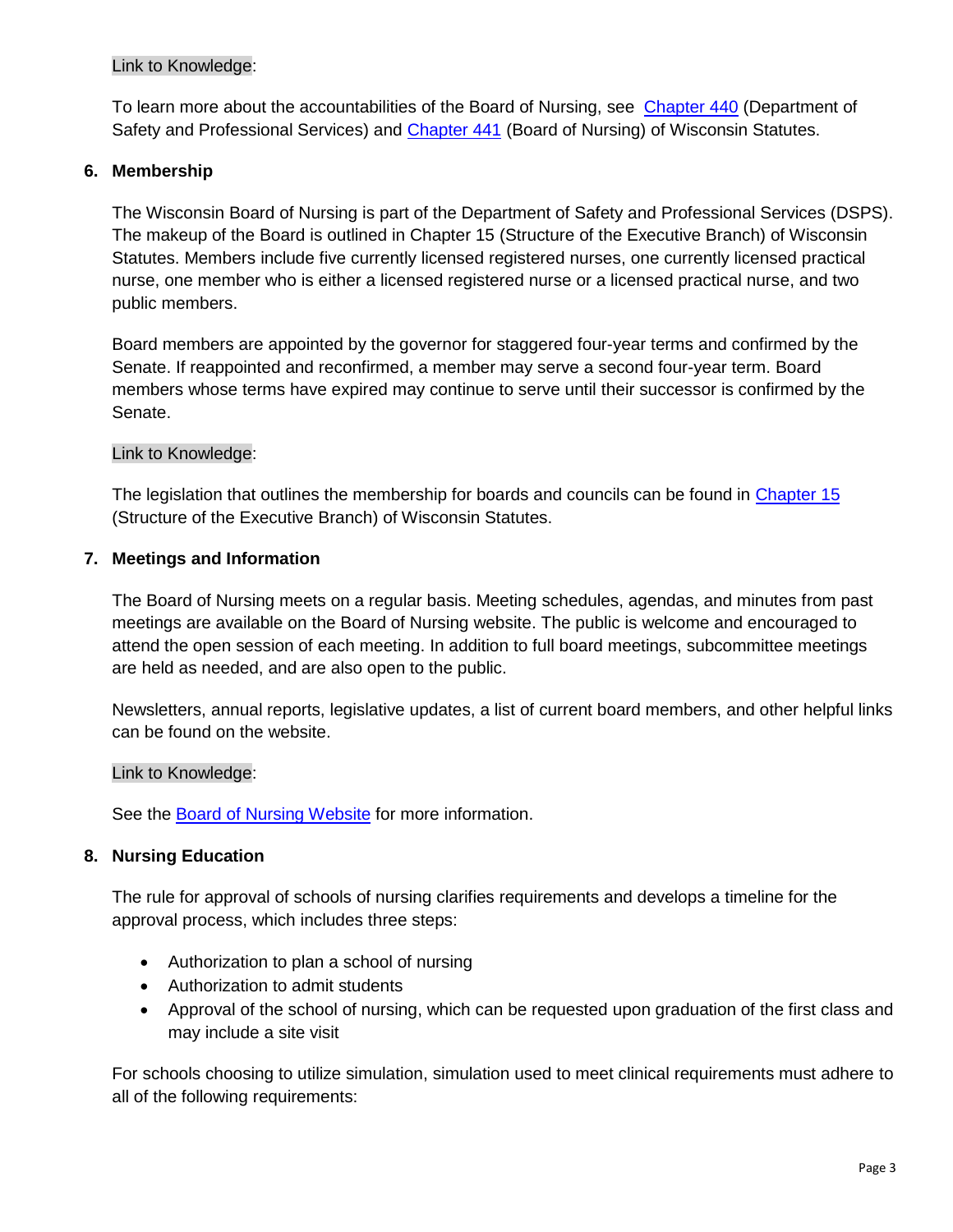- Nursing faculty with documented education and training in the use of simulation must develop, implement, and evaluate the simulation experience.
- Prebriefing and debriefing are conducted by nursing faculty with subject matter expertise and training in simulation using evidence-based techniques.
- The simulation provides an opportunity for each student to participate while in the role of the nurse.
- Simulation may not be utilized for more than 50% of the time designated for meeting clinical learning requirements.

## Link to Knowledge:

You will find more details regarding the board's responsibility for nursing education in [Chapter N1,](https://docs.legis.wisconsin.gov/code/admin_code/n/1.pdf) Approval for Schools of Nursing.

# **Lesson 2: LICENSURE & PRACTICE OF NURSING**

## **9. Nurse Licensure Compact**

Effective December 11, 2017 Wisconsin joined the Enhanced Nurse Licensure Compact (eNLC). The Enhanced Nurse Licensure Compact (eNLC) is an updated version of the Nurse Licensure Compact. The implementation date for the eNLC was January 19, 2018.

Nurses in Wisconsin may apply for a multistate license or may choose to apply for a single state Wisconsin license. Applicants for a multistate license need to meet uniform licensure requirements. Nurses holding an active NLC multistate license on July 20, 2017 were granted grandfather status.

The Commission of Nurse Licensure Compact Administrators (Interstate Commission) administrates the compact. When the Interstate Commission creates rules, notice of proposed rulemaking is published in the Wisconsin Administrative Register. This allows for comments to be submitted and a public hearing to be held on proposed rules.

## Link to Knowledge:

See the National Council of State Boards of Nursing (NCSBN) website for more information about [licensure compacts.](https://www.ncsbn.org/compacts.htm)

## **10. Initial RN Licensure by Examination**

A **registered nurse** applicant is eligible for a **multistate license** if he or she:

- Graduated from a board-approved prelicensure education program or a foreign registered nurse prelicensure education program that meets specific criteria.
- If applicable, successfully passed an English proficiency examination that includes the components of reading, speaking, writing, and listening.
- Successfully passed an NCLEX or recognized predecessor examination.
- Is eligible for or holds an active, unencumbered license.
- Has not been convicted, found guilty, or entered into an agreed disposition, of a felony or misdemeanor offense related to the practice of nursing.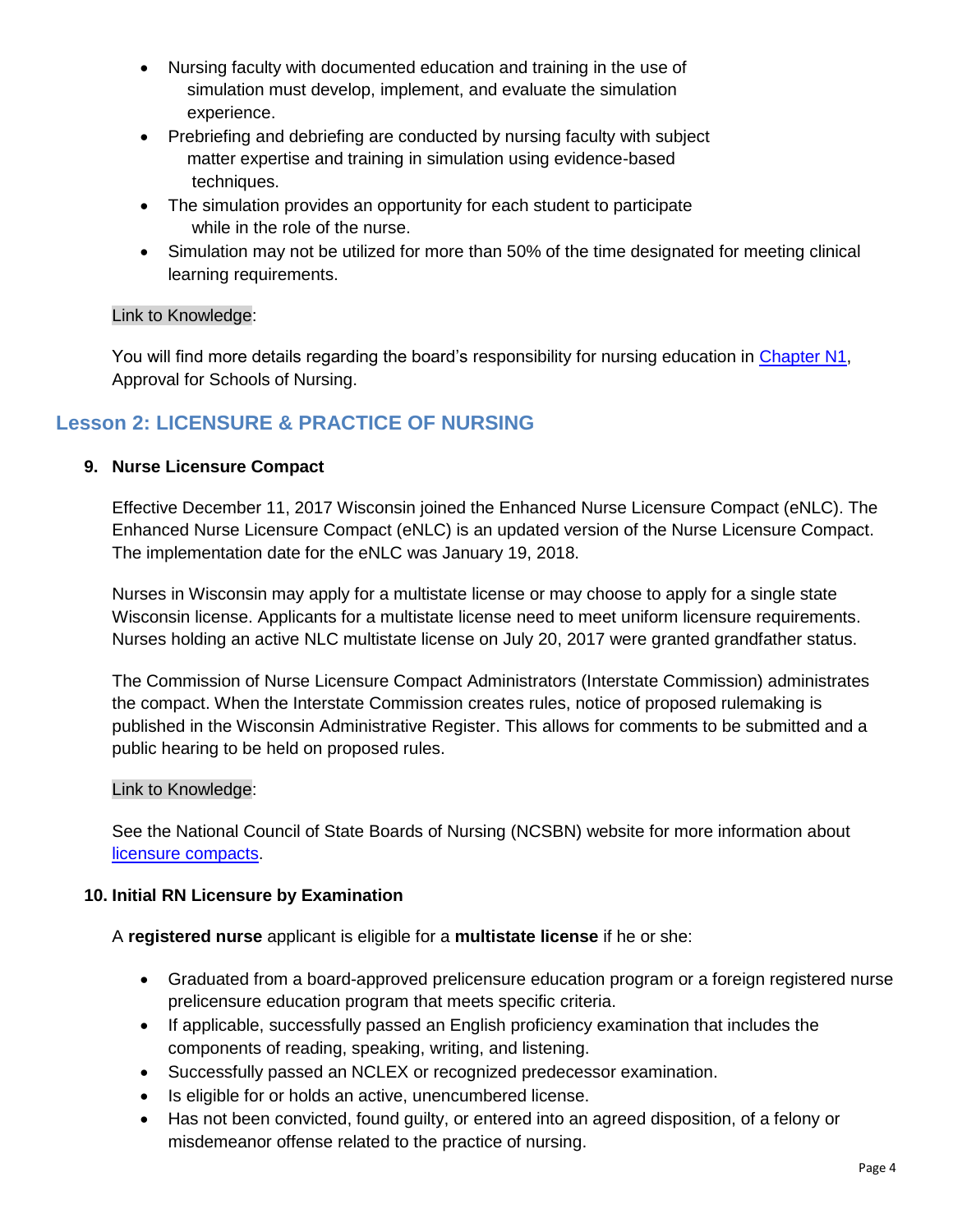- Is not currently enrolled in an alternative program.
- Holds a valid United States social security number.

When applying for a multistate license the applicant must submit, through an approved process, fingerprints or other biometric-based information for the purpose of obtaining the applicant's criminal history information from the Federal Bureau of Investigation and the Wisconsin Department of Justice. If the applicant has been convicted or found guilty or has entered into an agreed disposition of a misdemeanor offense, the applicant must provide the board all related information necessary for the board to determine whether the circumstances substantially relate to the practice of nursing.

A **registered nurse** applicant is eligible for **single state licensure** if he or she:

- Graduates from a high school or its equivalent.
- Does not have an arrest or conviction record, with some exceptions as stated in Wisconsin statutes.
- Graduates from a board−approved or comparable school of professional nursing, or provides evidence of educational qualifications comparable to those required in Wisconsin at the time of graduation.
- Passes the NCLEX.

## Link to Knowledge:

To learn more about the laws specific to consideration of arrest or conviction records, see statutes [111.321,](https://docs.legis.wisconsin.gov/statutes/statutes/111/II/321) [111.322,](https://docs.legis.wisconsin.gov/statutes/statutes/111/II/322) and [111.335.](https://docs.legis.wisconsin.gov/statutes/statutes/111/II/335)

## **11. Initial LPN Licensure by Examination**

A **licensed practical nurse** applicant is eligible for **multistate licensure** if he or she:

- Graduated from a board-approved prelicensure education program or a foreign registered nurse prelicensure education program that meets specific criteria.
- If applicable, successfully passed an English proficiency examination that includes the components of reading, speaking, writing, and listening.
- Successfully passed an NCLEX or recognized predecessor examination.
- Is eligible for or holds an active, unencumbered license.
- Has not been convicted, found guilty, or entered into an agreed disposition, of a felony or misdemeanor offense related to the practice of nursing.
- Is not currently enrolled in an alternative program.
- Holds a valid United States social security number.

When applying for a multistate license the applicant must submit, through an approved process, fingerprints or other biometric-based information for the purpose of obtaining the applicant's criminal history information from the Federal Bureau of Investigation and the Wisconsin Department of Justice. If the applicant has been convicted or found guilty or has entered into an agreed disposition of a misdemeanor offense, the applicant must provide the board all related information necessary for the board to determine whether the circumstances substantially relate to the practice of nursing.

A **licensed practical nurse** applicant is eligible for **single state licensure** if he or she:

• Completes two years of high school or its equivalent.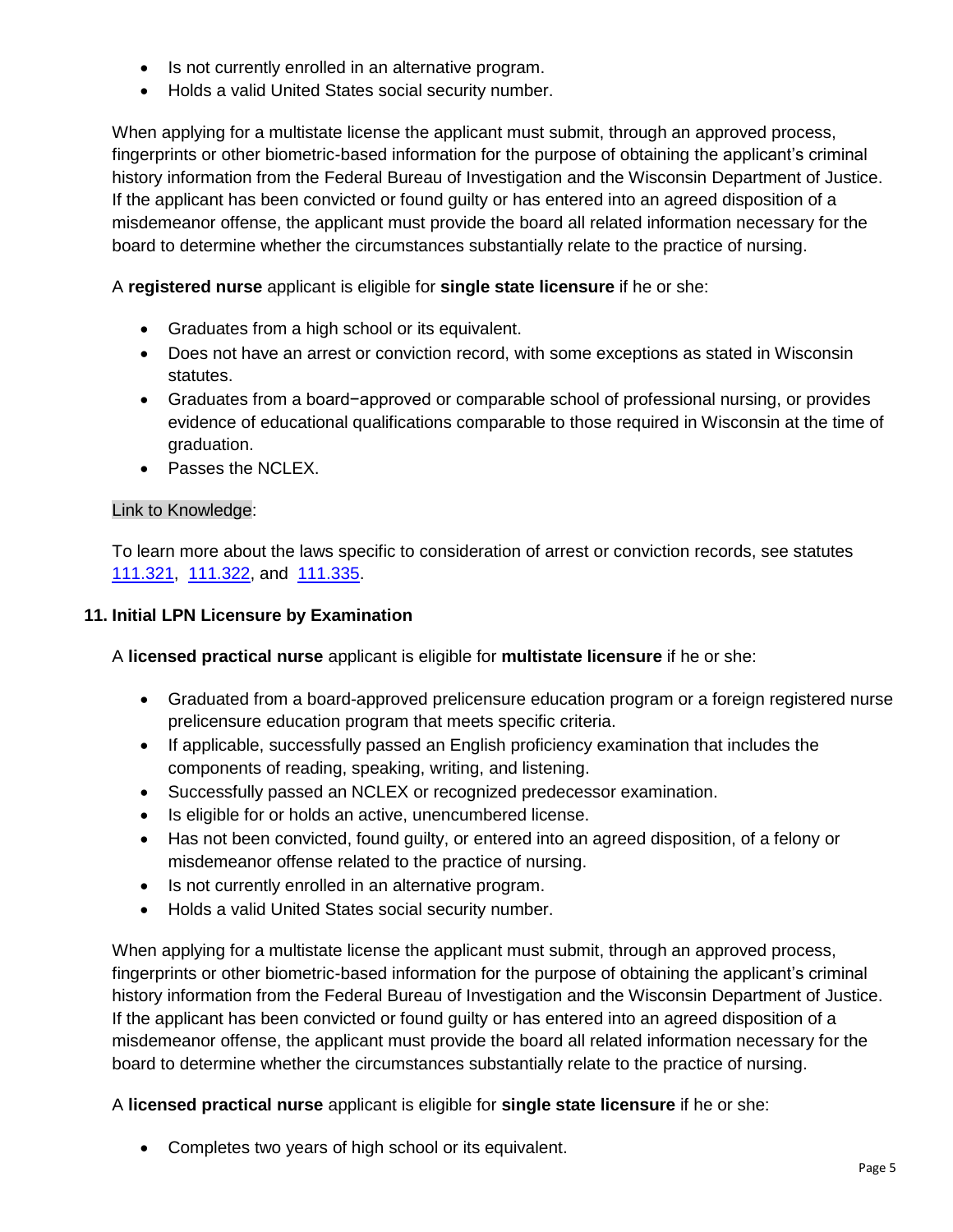- Is 18 years or older.
- Does not have an arrest or conviction record, with some exceptions as stated in Wisconsin statutes.
- Graduates from a board−approved or comparable school of professional nursing or provides evidence of educational qualifications comparable to those required in Wisconsin at the time of graduation.
- Passes the NCLEX.

## Link to Knowledge:

To learn more about the laws specific to consideration of arrest or conviction records, see statutes [111.321,](https://docs.legis.wisconsin.gov/statutes/statutes/111/II/321) [111.322,](https://docs.legis.wisconsin.gov/statutes/statutes/111/II/322) and [111.335.](https://docs.legis.wisconsin.gov/statutes/statutes/111/II/335)

## **12. Licensure by Endorsement**

An applicant for a multistate license by endorsement must complete and submit an application on forms provided by the department and pay the fee. The applicant must provide:

- Evidence of holding an active, unencumbered license.
- Declaration or evidence that Wisconsin is the primary state of residence.
- Evidence of graduation from a board-approved prelicensure education program or a foreign registered nurse prelicensure education program that meets specific criteria.
- If applicable, proof of successfully passing an English proficiency examination that includes the components of reading, speaking, writing, and listening.
- Evidence of successfully passing an NCLEX exam or recognized predecessor.
- If the applicant has been convicted or found guilty or has entered into an agreed disposition of a misdemeanor offense, all related information necessary for the board to determine whether the circumstances substantially relate to the practice of nursing.
- Fingerprints or other biometric data for the purpose of obtaining criminal history record information from the Federal Bureau of Investigation and the Wisconsin Department of Justice.

An applicant from a nurse licensure compact state who applies for a single state license is considered to have met educational and other qualifications comparable to those required in this state. The applicant must file a completed application, declaring Wisconsin as the primary state of residence, and pay the applicable fee.

An applicant for a single state license by endorsement from a state that has not adopted the nurse licensure compact, a United States territory or Canada is considered to have met educational and other qualifications comparable to those required in Wisconsin if the requirements of the initial license meet specific criteria. The applicant must submit a completed application and pay the applicable fee.

## Link to Knowledge:

See the [Board of Nursing website](https://dsps.wi.gov/pages/BoardsCouncils/Nursing/Default.aspx) for more details regarding licensure.

## **13. Licensure Renewal**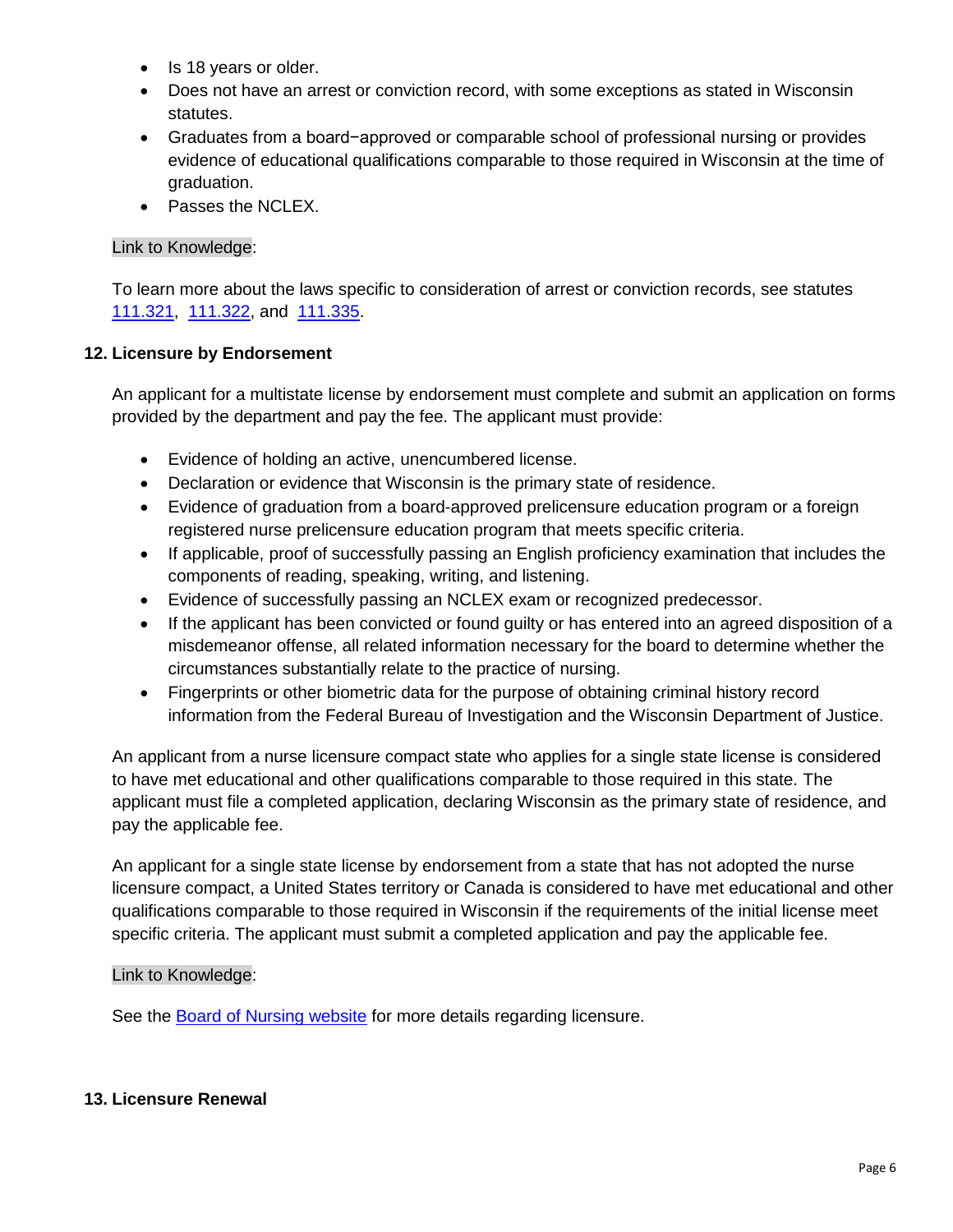The RN or LPN credential may be renewed every two years. If within the five-year time frame, renewal requirements include:

- Payment of the renewal fee and any applicable late renewal fee.
- Payment of a nursing workforce survey fee.
- Completion of the nursing workforce survey to the satisfaction of the board.

To renew the RN or LPN credential after five years, in addition to meeting the requirements above, the renewal applicant must do one of the following:

- Provide documentation of employment requiring a nursing license within the last five years.
- Complete a board-approved nursing refresher course or education equivalent to a nursing refresher course.
	- $\circ$  A nursing refresher course requires a limited license for the purpose of completing the clinical component of the course.
	- o The licensee may request the board to grant a limited license for the sole purpose of completing a nurse refresher course.

## **14. Certified Nurse Midwife (CNM) Licensure**

A separate license is issued by the board for the practice of nurse−midwifery. An applicant for licensure as a nurse-midwife must:

- Complete an educational program in nurse-midwifery accredited by the American College of Nurse-Midwives.
- Hold a certificate issued by the American College of Nurse−Midwives or the American College of Nurse−Midwives Certification Council.
- Be currently licensed to practice as a professional nurse in Wisconsin or be currently licensed to practice professional nursing in another state which has adopted the nurse licensure compact.

Renewal of a license to practice nurse−midwifery is separate from the renewal of the nurse's license as a professional nurse. The applicant for renewal is required to inform the board whether the certificate issued to him or her by the American College of Nurse−Midwives or the American College of Nurse−Midwives Certification Council has been revoked or suspended.

## **15. Scope of Practice**

It is important for all nurses to understand their scope practice as outlined in the Nurse Practice Act (NPA) and Wisconsin Board of Nursing Administrative Rules. Each nurse is accountable for the quality of care he or she provides and is expected to practice at the level of education, knowledge and skill ordinarily expected of one who has completed an approved nursing program. Furthermore, all nurses are expected to recognize the limits of their knowledge and experience and to appropriately address situations that are beyond their competency.

Each APNP, RN and LPN should be aware that there are additional laws and rules which may apply to their practice, depending on the practice setting. Nurses are responsible to be knowledgeable regarding all laws and rules which relate to their nursing practice.

#### Link to Knowledge: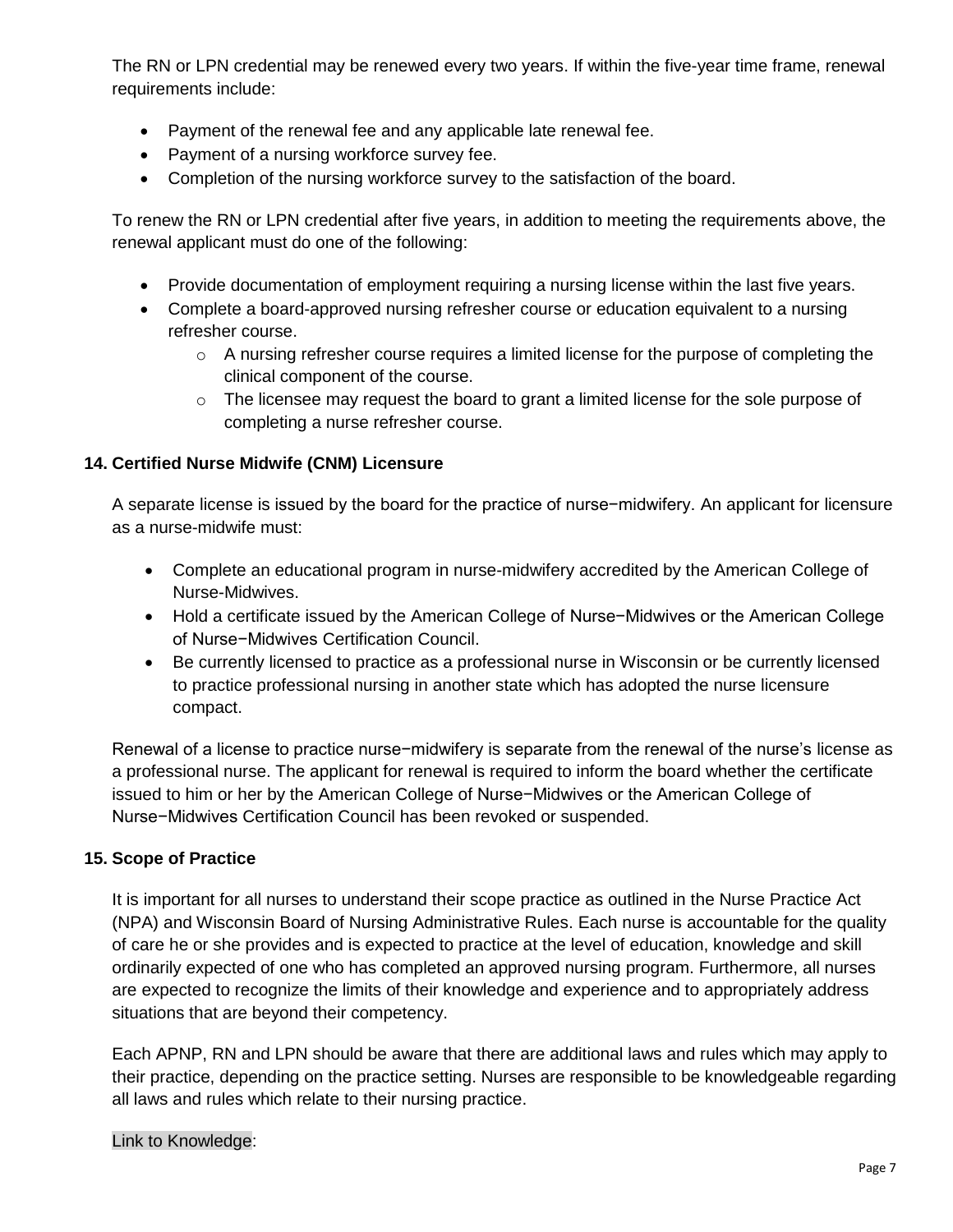Statutes and Administrative Code specific to Wisconsin can be found at the [Board of Nursing Website.](https://dsps.wi.gov/Pages/RulesStatutes/Nursing.aspx)

#### **16. Definitions Related to Scope of Practice**

Terms used in the Nurse Practice Act (NPA) have meaning specific within this context and therefore have been defined in the Act. Knowing how these words are defined is critical to developing a sound understanding of the scope of practice for each nursing role.

#### *Instructions: Select a tab to view the information.*

**Basic Patient Situation**: As determined by an RN, physician, podiatrist, dentist or optometrist means the following three conditions prevail at the same time in a given situation:

- The patient's clinical condition is predictable;
- Medical or nursing orders are not changing frequently and do not contain complex modifications; and
- The patient's clinical condition requires only basic nursing care.

**Complex Patient Situation**: as determined by an RN, physician, podiatrist, dentist or optometrist means any one or more of the following conditions exist in a given situation:

- The patient's clinical condition is not predictable;
- Medical or nursing orders are likely to involve frequent changes or complex modifications; or,
- The patient's clinical condition indicates care that is likely to require modification of nursing procedures in which the responses of the patient to the nursing care are not predictable.

**Delegated Act**: Acts delegated to a registered nurse or licensed practical nurse.

**Direct Supervision**: Immediate availability to continually coordinate, direct and inspect at first hand the practice of another.

**General Supervision**: Regularly coordinates, directs and inspects the practice of another.

**Protocol**: A precise and detailed written plan for a regimen of therapy.

#### **17. RN Standards of Practice**

#### *Instructions: Select a tab to view the information.*

**General Nursing Procedures**: An RN utilizes the nursing process in the execution of general nursing procedures in the maintenance of health, prevention of illness or care of the ill. This standard is met through the following steps of the nursing process:

**Assessment**: The systematic and continual collection and analysis of data about the health status of a patient culminating in the formulation of a nursing diagnosis.

**Planning**: Development of a nursing plan of care for a patient which includes goals and priorities derived from the nursing diagnosis.

**Intervention**: The nursing action to implement the plan of care by directly administering care or by directing and supervising nursing acts delegated to LPN's or less skilled assistants.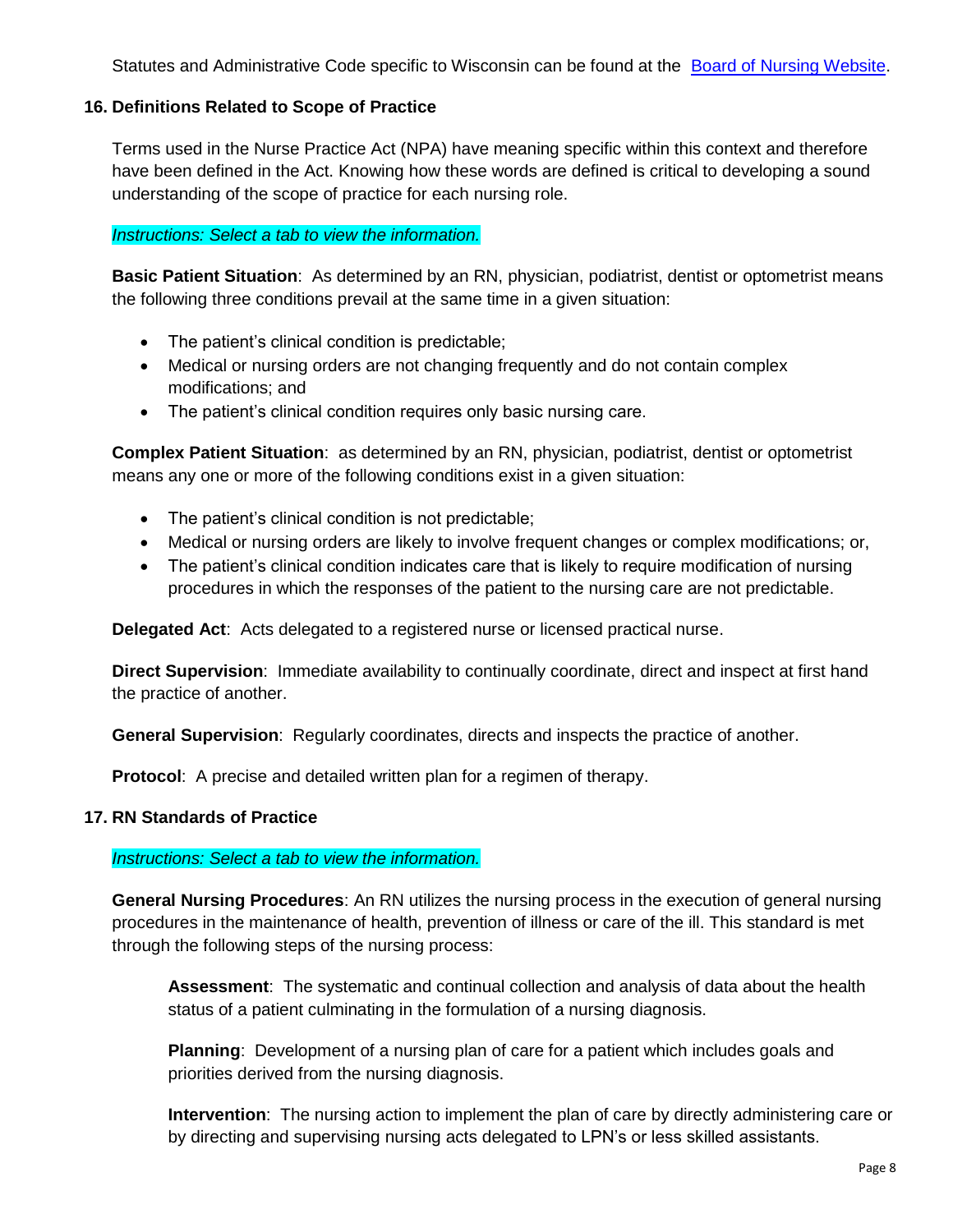**Evaluation**: The determination of a patient's progress or lack of progress toward goal achievement which may lead to modification of the nursing diagnosis.

## **Performance of Delegated Acts**: In the performance of delegated acts an RN:

- Accepts only those delegated acts for which there are protocols or written or verbal orders.
- Accepts only those delegated acts for which the RN is competent to perform based on his or her nursing education, training or experience.
- Consults with a provider in cases where the RN knows or should know a delegated act may harm a patient.
- Performs delegated acts under the general supervision or the direction of a provider.

**Supervision and Direction of Delegated Acts**: In the supervision and direction of delegated acts an RN:

- Delegates tasks commensurate with educational preparation and demonstrated abilities of the person supervised.
- Provides direction and assistance to those supervised.
- Observes and monitors the activities of those supervised.
- Evaluates the effectiveness of acts performed under supervision.

## Link to Knowledge:

Additional information regarding standards of practice can be found in [Chapter N6,](https://docs.legis.wisconsin.gov/code/admin_code/n/6.pdf) Standards of Practice for Registered Nurses and Licensed Practical Nurses.

## **18. LPN Standards of Practice**

*Instructions: Select a tab to view the information.*

## **Performance of Acts in Basic Patient Situations**:

The LPN, under the general supervision of an RN or the direction of a provider:

- Accepts only patient care assignments which the LPN is competent to perform.
- Provides basic nursing care.
- Records nursing care given and reports changes in patient condition to the appropriate person.
- Consults with a provider in cases where an LPN knows or should know a delegated act may harm a patient.
- Performs the following other acts when applicable:
	- o Assists with the collection of data.
	- o Assists with the development and revision of a nursing care plan.
	- o Reinforces the teaching provided by an RN provider and provides basic health care instruction.
	- o Participate with other health team members in meeting basic patient needs.

## **Performance of Acts in Complex Patient Situations**:

The LPN: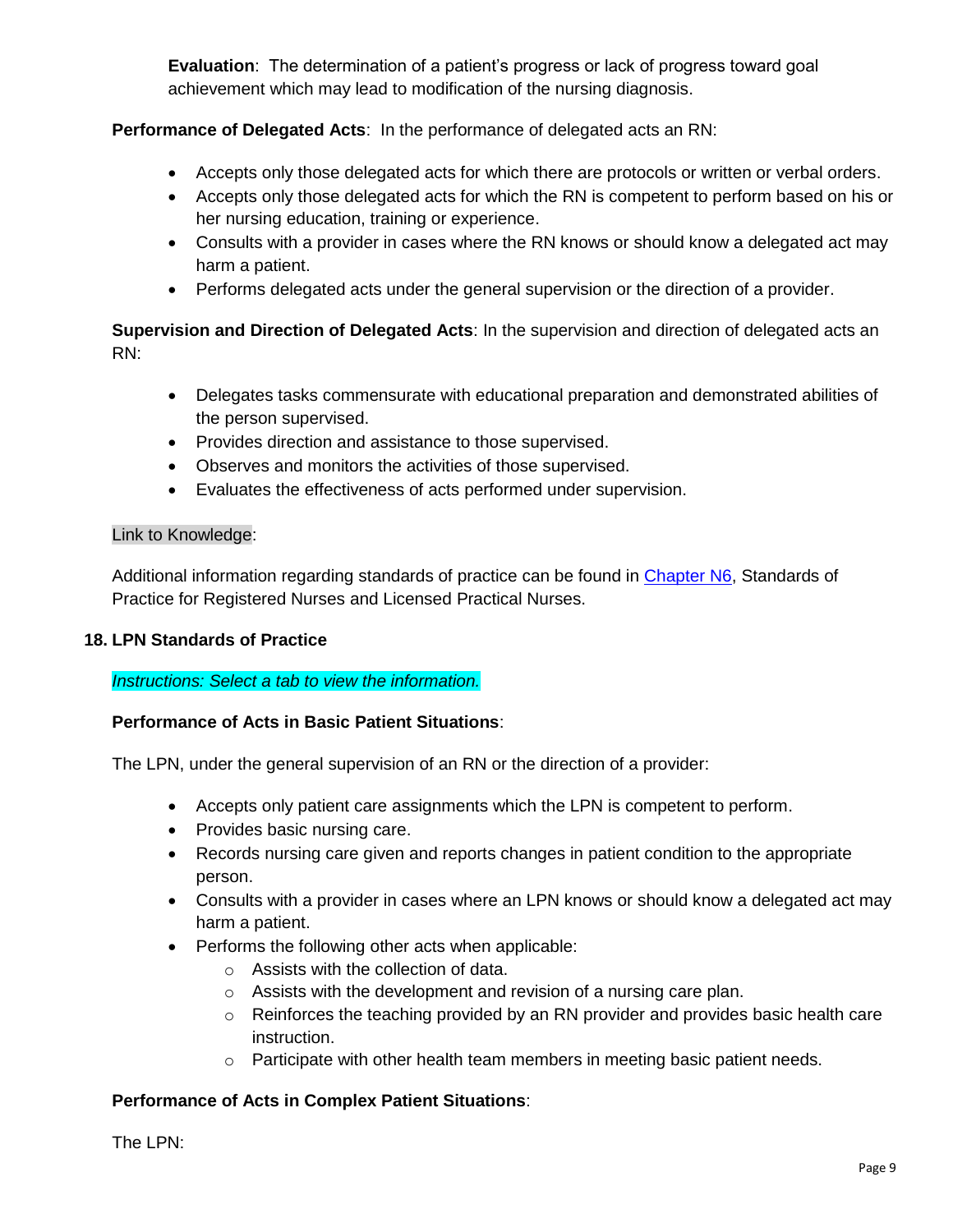- Meets standards under the general supervision of an RN, physician, podiatrist, dentist or optometrist.
- Performs delegated acts beyond basic nursing care under the direct supervision of an RN or provider. If requested by the board, provides documentation of his or her nursing education, training or experience enabling him or her to competently perform these assignments.

## **Assumption of Charge Nurse Position in Nursing Homes**:

When acting in this capacity, the LPN:

- Follows written protocols and procedures developed and approved by an RN.
- Manages and directs the nursing care and other activities of LPN and nursing support personnel under the general supervision of an RN.
- Accepts the charge nurse position only if prepared for the responsibilities of charge nurse based on education, training and experience beyond the practical nurse curriculum. If requested by the board, provides documentation of the nursing education, training or experience enabling him or her to competently assume the position of charge nurse.

## **19. Certified Nurse-Midwife (CNM) Scope of Practice and Limitations**

## **Scope of Practice**

- The scope of practice for a certified nurse-midwife is the overall management of women's health care, pregnancy, childbirth, postpartum care for newborns, family planning, and gynecological services consistent with the standards of practice of the American College of Nurse-Midwives and the education, training, and experience of the nurse-midwife.
- The nurse-midwife is required to collaborate with a physician who has postgraduate training in obstetrics as outlined in a written agreement with that physician.
	- $\circ$  The nurse-midwife consults with the physician regarding any complications discovered by the nurse-midwife, or refers the patient, also as stated in the written agreement.
	- $\circ$  Upon referral, the nurse-midwife may manage that part of the care of the patient which is appropriate to the knowledge and skills of the nurse-midwife.

## **Limitations to the Scope of Practice**

- The nurse-midwife does not independently manage complications that require referral as stated in the written agreement.
- The nurse-midwife may not perform deliveries by forceps or Caesarean section. The nursemidwife may use vacuum extractors only in emergency delivery situations.
- The nurse-midwife may not assume responsibilities, either by physician delegation or otherwise, which he or she is not competent to perform by education, training or experience.
- A nurse-midwife who discovers evidence that any aspect of care involves a complication which jeopardizes the health or life of a newborn or mother must consult with the collaborating physician or designee, or make a referral as specified in the written agreement. Following notification of the physician the nurse-midwife may continue to manage the delivery when complications occur if emergency measures are required and the physician has not yet arrived.

## **20. Advanced Practice Nurse Prescriber Certification**

In order to be certified as an advanced practice nurse prescriber (APNP), the applicant must: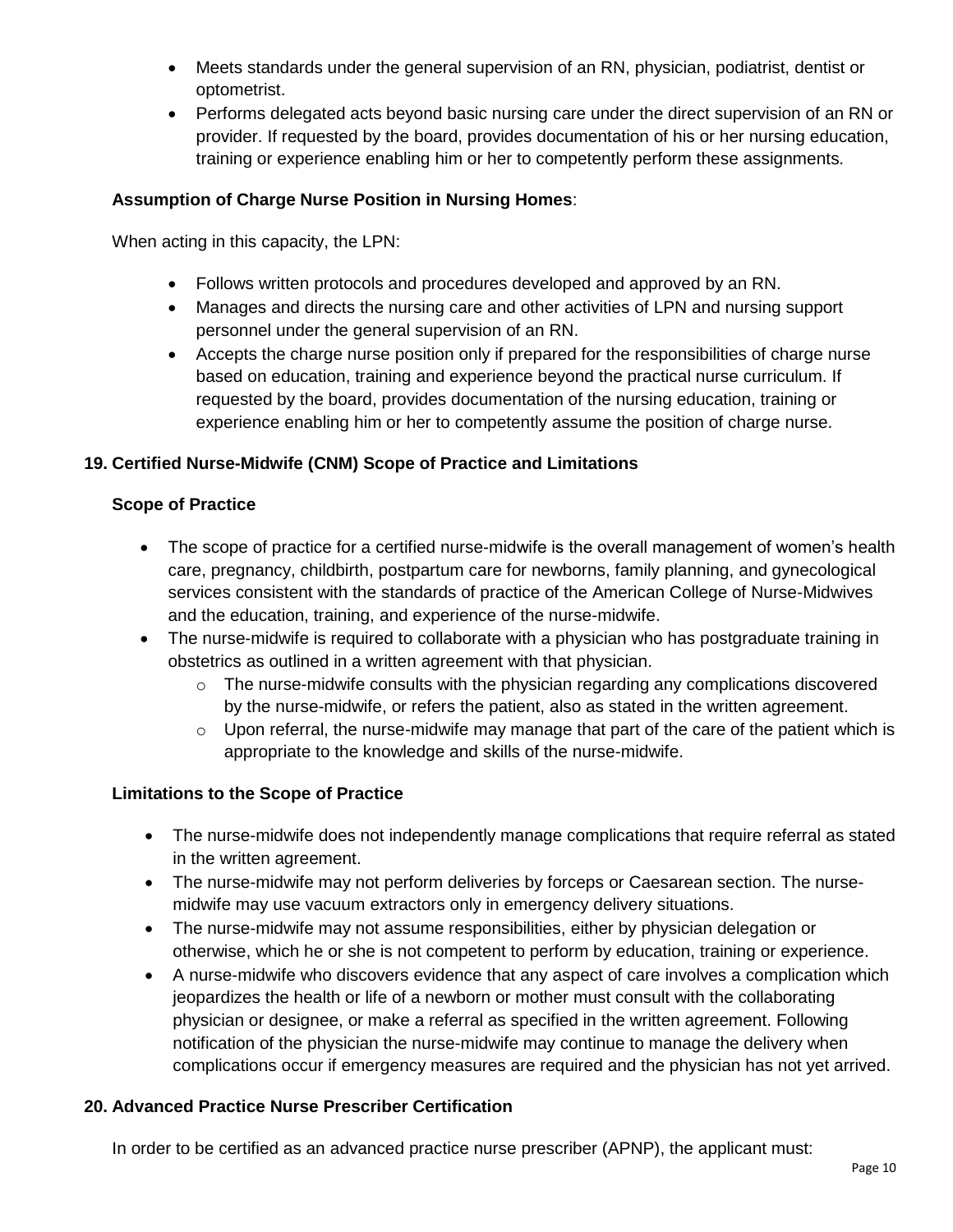- Provide evidence of a current license to practice as a professional nurse in Wisconsin or in another state which has adopted the nurse licensure compact.
- Provide evidence of current certification as a nurse practitioner, certified nurse midwife, certified registered nurse anesthetist or clinical nurse specialist by a national certifying body approved by the board.
- Provide evidence of a master's or doctoral degree in nursing or a related health field granted by a college or university accredited by a regional accrediting organization approved by the Council for Higher Education Accreditation. This does not apply to those who received national certification as a nurse practitioner, certified nurse midwife, certified registered nurse anesthetist or clinical nurse specialist before July 1, 1998.
- Provide evidence of completion of 45 contact hours in clinical pharmacology or therapeutics within the five years preceding the application.
- Provide evidence of passing a jurisprudence exam for advanced practice nurse prescribers.

Once certification is obtained, the APNP is required to complete 16 hours of continuing education in clinical pharmacology or therapeutics relevant to the advanced practice nurse prescriber's area of practice every two years, including at least two contact hours in responsible prescribing of controlled substances.

Advanced practice nurse prescribers work in a collaborative relationship with a physician or dentist. APNPs who prescribe independently are required to maintain in effect malpractice insurance.

## Link to Knowledge:

For additional information, see [Chapter N8,](https://docs.legis.wisconsin.gov/code/admin_code/n/8.pdf) Certification of Advanced Practice Nurse Prescribers.

## **Lesson 3: DISCIPLINE**

## **21. Rules of Conduct**

Common reasons for denying a nursing license or taking disciplinary action against a license or certificate include, but are not limited to:

## *Instructions: Select a tab to view the information.*

- Noncompliance with federal, jurisdictional, or reporting requirements, including:
	- o Failure to cooperate with a board investigation in a timely manner.
	- o Practicing beyond the scope of practice.
	- o Failing to notify the board of a felony or misdemeanor in writing within 48 hours after the entry of the judgment of conviction.
	- $\circ$  Failing to report a violation of these rules to the board or institutional supervisory personnel.
- Violating or aiding and abetting a violation of any law substantially related to the practice of nursing or being convicted of any crime substantially related to the practice of nursing.
- Confidentiality, patient privacy, consent, or disclosure violations.
- Misconduct or abuse, including:
	- $\circ$  Abuse of a patient by a single or repeated act of force, violence, harassment, deprivation, neglect, or mental pressure which reasonably could cause physical pain, injury, mental anguish, or fear.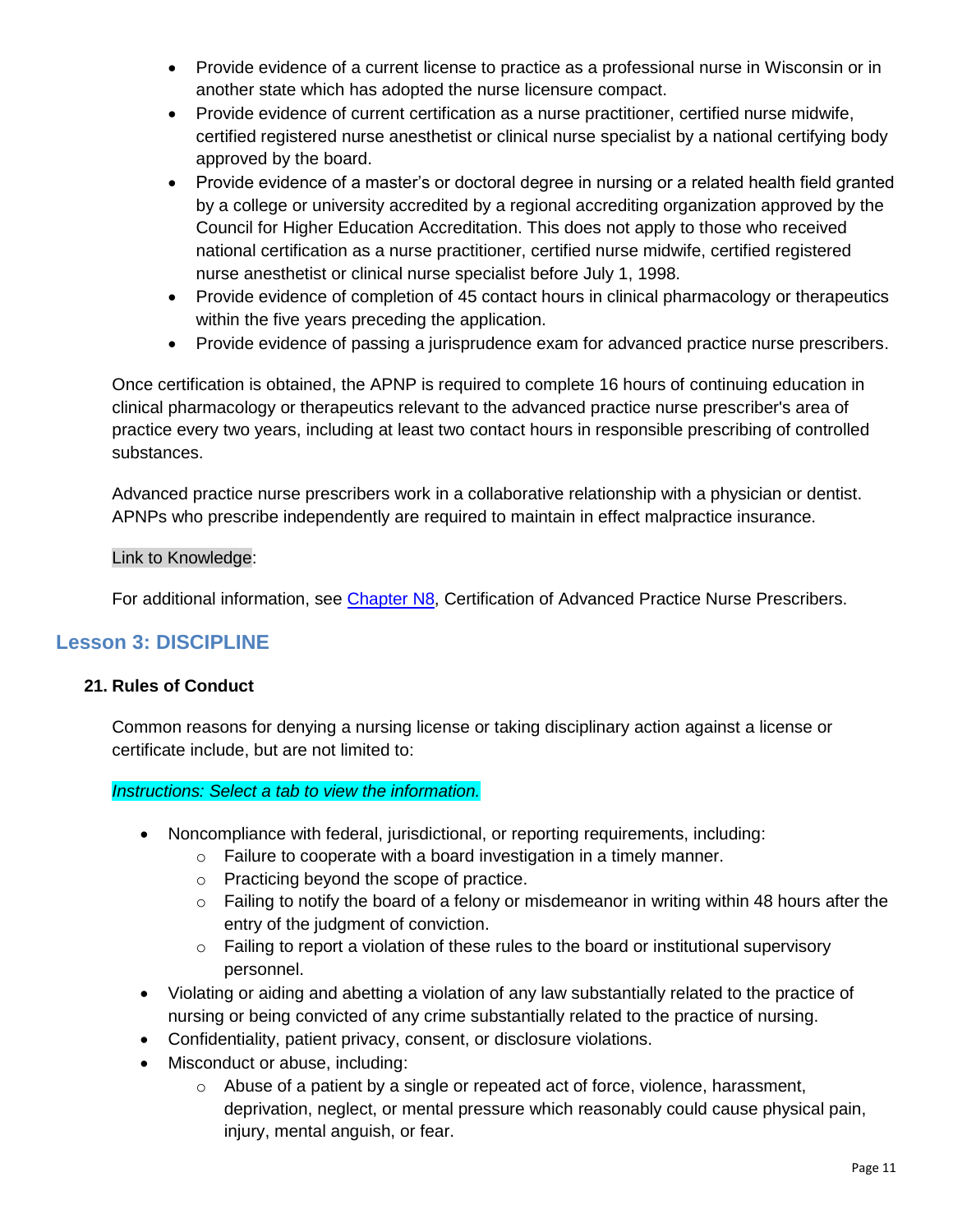- o Violation of professional boundaries.
- Fraud, deception or misrepresentation, including:
	- o Falsification of patient documentation.
	- o Engagement in abusive or fraudulent billing practices.
	- o Submission of false claims.
- Unsafe practice or substandard care, including:
	- o Failing to perform nursing with reasonable skill and safety.
	- $\circ$  Departing from or failing to conform to the minimal standards of acceptable nursing practice that may create unnecessary risk or danger to a patient's life, health, or safety. Actual injury to a patient need not be established.
	- $\circ$  Failing to report to or leaving a nursing assignment without properly notifying appropriate supervisory personnel and ensuring the safety and welfare of the patient or client.
	- $\circ$  Practicing nursing while under the influence of alcohol, illicit drugs, or while impaired by the use of legitimately prescribed pharmacological agents or medications.
	- o Inability to practice safely due to alcohol or other substance use, psychological or physical illness or impairment.
	- $\circ$  Executing an order which the licensee knew or should have known could harm a patient.
- Improper supervision or allowing unlicensed practice.

• Improper prescribing, dispensing, or administrating medication or drug related offenses. Link to Knowledge:

Details regarding grounds for denying or taking disciplinary action can be found in [Chapter N7,](https://docs.legis.wisconsin.gov/code/admin_code/n/7.pdf) Rules of Conduct.

## **22. Process for Review of Complaints**

All complaints submitted to the Board of Nursing are reviewed and may be opened for investigation based on specific criteria, forwarded to a screening panel for further review, referred to another department, or closed based on criteria established by the board.

When a case is opened, the investigator and attorney conduct an initial investigation and request a response from the licensee. A member of the board is designated as the case advisor. The board may close the case with no action, take non-disciplinary action, or propose a discipline order.

**Non-disciplinary action** may include the following two examples:

- An administrative warning is used for minor violations and first occurrences if the board feels a warning will adequately protect the public. It is public record when a nurse receives an administrative warning, but details of the complaint are not available to the public.
- A remedial education order is used for violations that can be corrected with education while sufficiently protecting the public.

## **23. Discipline Process**

If the board determines that a disciplinary order is appropriate, the licensee may accept or reject the order. If the order is rejected, the case may go to the Administrative Law Judge, who will decide if a hearing will be held.

According to *State v. Aldrich*, 71 Wis. 2d 206, 237 N.W.2d 689 (1976), the three purposes of discipline are "(1) to promote the rehabilitation of the licensee; (2) to protect the public from other instances of